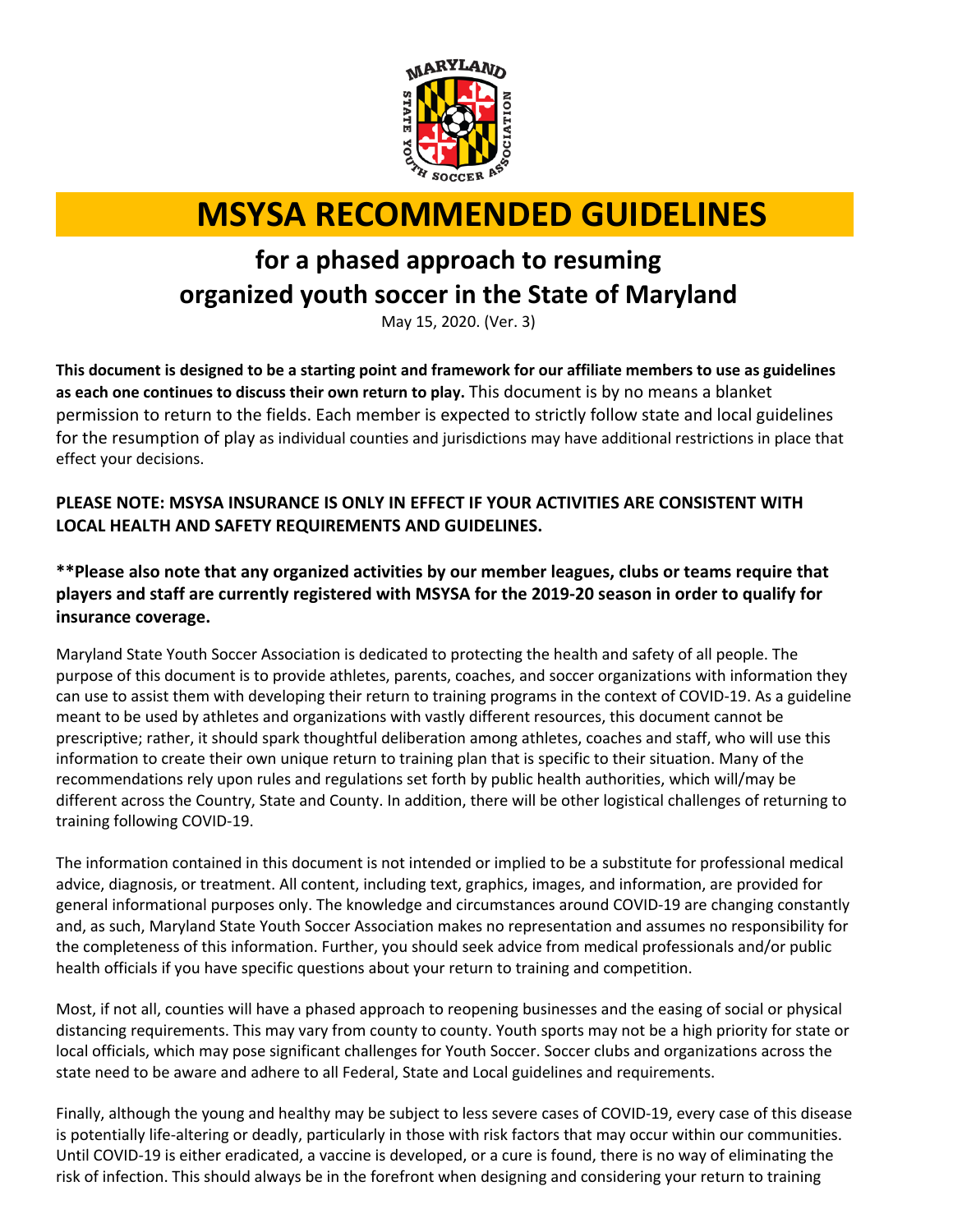program. State Associations and soccer organizations should be in contact with their respective insurance carriers to determine that all coverages are appropriate for the organization and its needs. The risks of participation must be clearly communicated with parents and participants in our respective programs.

This document refers to the 'MD Stages' as outlined by Maryland Governor Larry Hogan's **'Maryland Strong: Roadmap to Recovery'(MSRR)**. Full information on the State guidelines and stages may be found via links at the end of this document.

Implementing the Return-to-Play Guidelines presented here will require a cooperative relationship between the Club, Coach, Parent, and Player. While the **Club** and **Coach** must create a safe environment, the **Parent** must make the decision for their child to return to play.

Whereas there are many that will be excited to return to play, there are others who may be apprehensive. If a player, parent, or family is not comfortable returning to play – **THEY SHOULDN'T.** We must demonstrate respect and courtesy for everyone's feelings during this time and ensure that we provide a safe environment as we return to play.

The following are recommendations for returning to play in phases designed to help keep all participants and our community safe.

- 1. The following should be applied *regardless of the Return to Play phase* in your geographic region:
	- a. Participation in any group activities is only allowed if you have had no signs or symptoms of Covid-19, no signs/symptoms that *may have been* Covid-19, have not been exposed to someone who has had signs or symptoms of Covid-19 for a *minimum period of 14 days* before participation
	- b. If you are sick or feel sick, **STAYHOME**
	- c. At risk individuals, youth or adult, **STAY HOME** (if you are unsure if you are considered at risk, please consult your medical provider directly)
	- *d. Anyone who self reports a temperature of 100 or more should be sent home and not allowed to participate for a minimum of14 days*
	- e. Assign a "station" for each player to place their equipment, and that they should return to during breaks. Assigned space on the sideline for all players during Phase I – V should allow for adequate distance per these guidelines
	- f. Each player must utilize their own equipment to include a soccer ball in phase I II, phase  $III - V$  shared soccer balls are allowed (some with caveats or restrictions) but they must be disinfected after each session as well as during sessions when possible
	- g. In ALL phases, no one is to share water, towels, or any personal equipment. This includes, but not limited to:
		- i. Shin guards, tape, hairbands
		- ii. Jersey/Uniform
		- iii. Pinnies or bibs of any kind
			- 1. Please note you can assign a pinnie/bib to a player to take home and care for OR ask that each player brings/wears their own alternative color shirt
		- iv. In some phases this includes soccer balls (phase I and II)
	- h. No centralized hydration or refreshment stations
	- i. No spectators at practice/events during phase I III. Spectators at events during phase IV-V should belimited and must maintain maximum social or physical distancing (should not include at risk populations)
	- j. Recommend having sanitizing options available. This may include but is not limited to:
		- i. Hand sanitizer
		- ii. Disinfectant wipes to be used to wipe down all equipment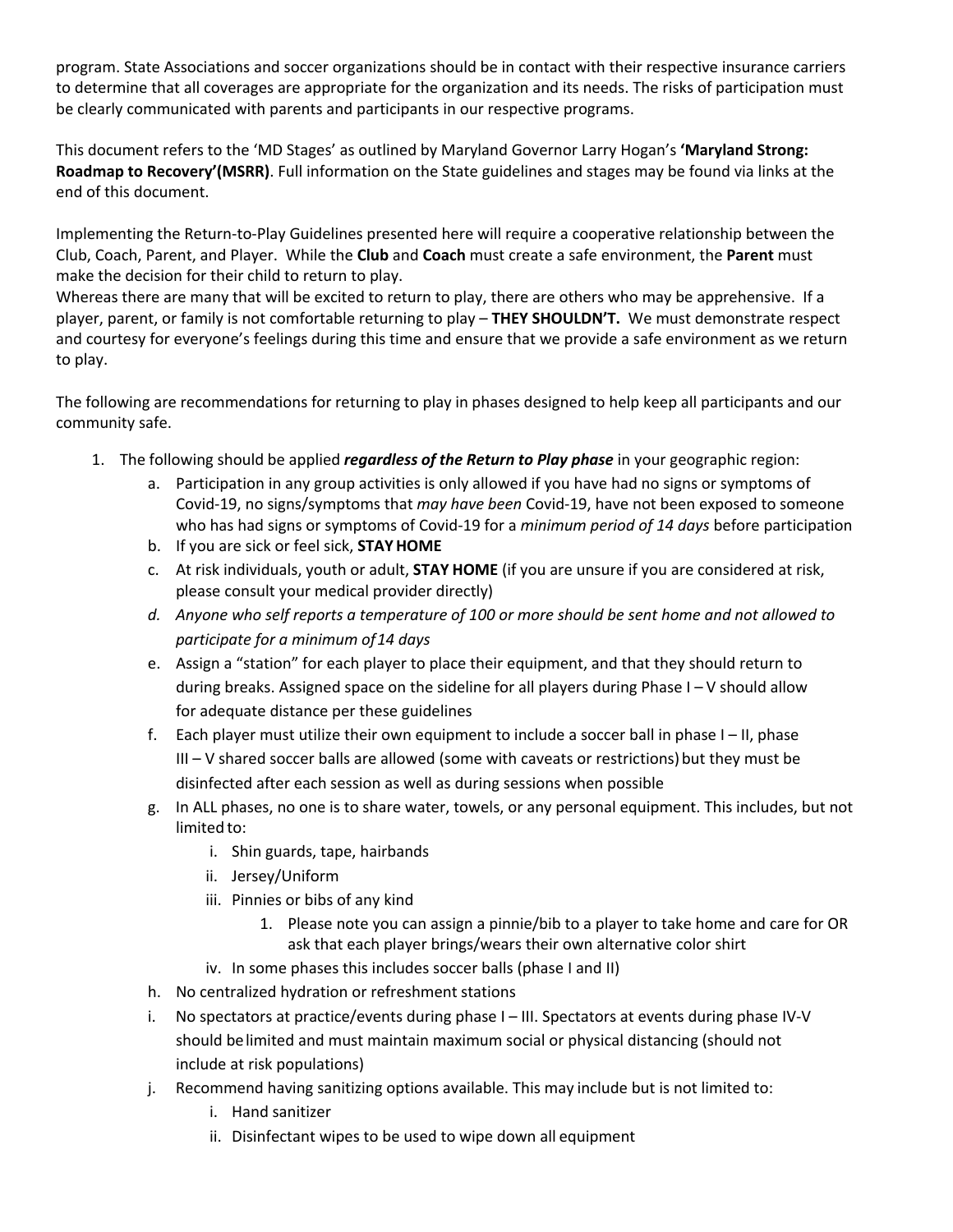- k. Respect for each individual's choices must be the top priority. If a participant wishes to wear a face mask this should be allowed, and accommodations made if needed
	- i. Recommended to encourage staff to wear face masks whenever possible
- 2. **It is important to note that these phases may not always proceed linearly but rather a step** *backwards in phases may be required following continuous review of the ongoing situation and environment and further guidance from state or local authorities.* The following phase breakdowns are tied directly to the Stages and sub-stages of the 'Maryland Road To Recovery'(MSRR) and additional directives from the Governor of Maryland and other local authorities:
	- **a. PHASE I (Pre-MSRR Stage 1 Low Risk; virtual coaching, and 1 on 1 training):**
		- i. Individual training sessions in your home/residence using your own equipment
		- ii. Most coaching occurs virtually
		- iii. 1 on 1 trainings should follow all guidelines in this document, they are not however sanctioned by MSYSA or US Youth Soccer

#### **b. PHASE II (MSRR Stage 1 Low Risk; individual training group sizes of 10 or less):**

- *i. Focused on return to activity with individual training (one player, one ball) within small groups*
	- 1. A maximum of two coaches/staff allowed per half field during practices (head, assistant and GK coaches included)
		- If your team does not have a second coach, a volunteer parent is recommended to assist with maintaining these guidelines (especially with younger teams)
	- 2. No more than 8 players to be present at a scheduled time (group size of 10 or less)
	- 3. No physical contact should occur
	- 4. Groups on a half field should not exceed 10 people
	- 5. No sharing of water or equipment including soccer balls
		- Only the coach may handle cones, disks, etc
	- 6. Each player and coach should sanitize all gear between eachtraining
	- 7. Participants are to remain a minimum of 10 feet apart
		- This includes on and off the field
		- Designated areas for each attendee's gear should be clearly marked off the field
		- While CDC and other authorities recommended 6 feet for social or physical distancing purposes, due to the nature of physical activity and sports, our recommendation is to increase the distance for soccer to 10 feet
	- 8. Practice times should be set to maximize social or physical distancing to include 'turnover' time between different teams
	- 9. No spectators are allowed
- **c. PHASE III (MSRR Stage 2 Medium Risk; individual training group size TBA):**
	- *i. Focused on return to activity with individual/small group training (multiple players, one ball, no contact) within larger groups (group size TBA)*
		- 1. A maximum of two coaches/staff allowed per half field during practices (head, assistant and GK coaches included)
			- If your team does not have a second coach, a volunteer parent is recommended to assist with maintaining these guidelines (especially with younger teams)
		- 2. No more than TBA players to be present at a scheduled time (group size of TBA or less)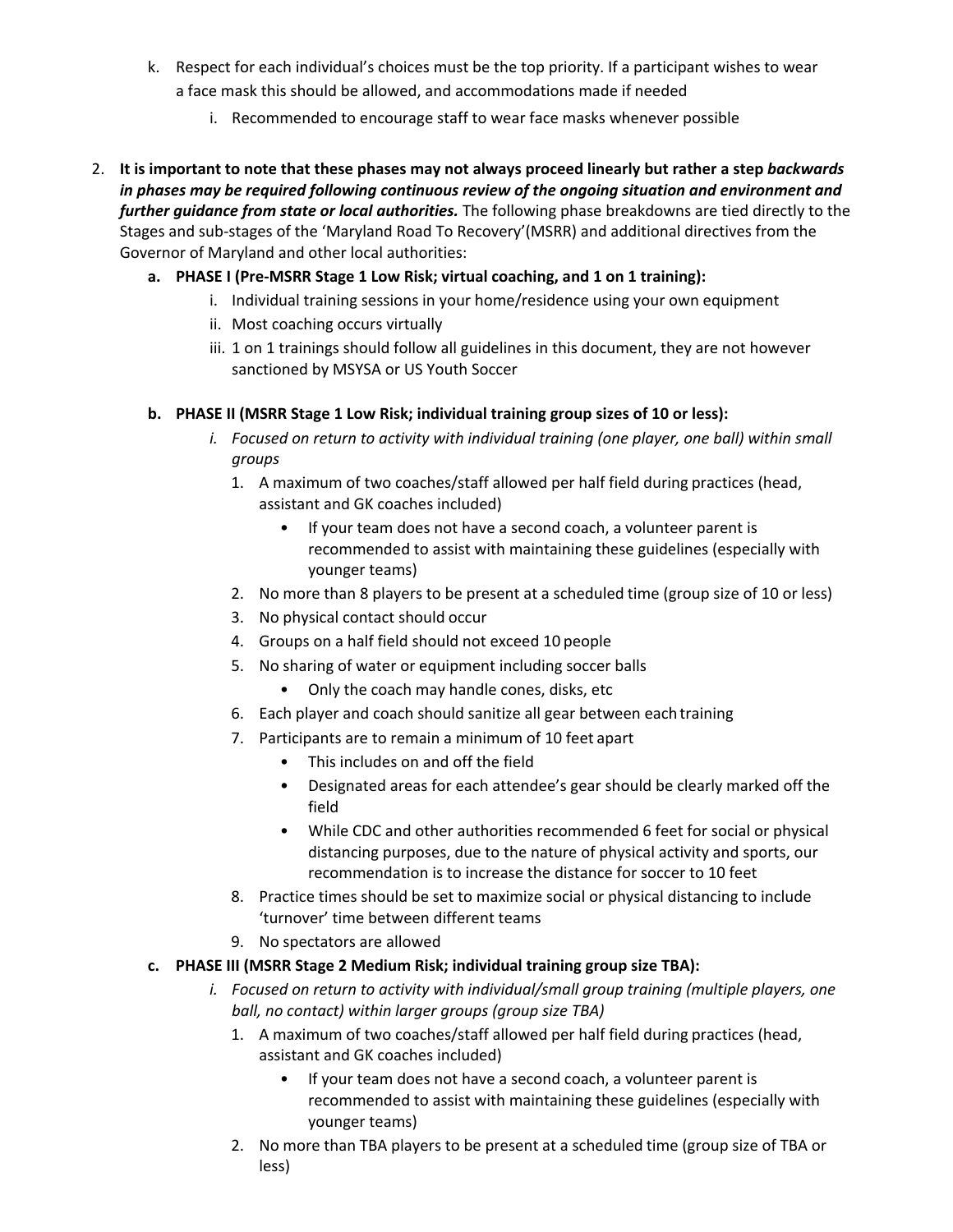- 3. No physical contact should occur
- 4. Groups on a half field should not exceed TBA people
- 5. No sharing of water or equipment. Soccer balls are excluded
	- All soccer balls should be sanitized before next practice/scrimmage/game
	- If possible, soccer balls should be sanitized at halftime and whenever convenient during training
	- Only the coach may handle cones, disks, etc
	- Soccer balls may be shared but should not be touched with the hands
- 6. Each player and coach should sanitize all gear between eachtraining
- 7. Participants are to remain 6 feet apart off of the field
	- Designated areas for each attendee's gear should be clearly marked off the field
- 8. Practice times should be set to maximize social or physical distancing to include 'turnover' time between different teams
- 9. No spectators are allowed

#### **d. PHASE IV (MSRR Stage 2 Medium Risk; team training group size TBA)**

- *i. Focused on team training with controlled scrimmages/small-sided games and some physical contact allowed*
	- 1. A maximum number of coaches/staff allowed per half field during practices (head, assistant and GK coaches included) is TBA based on group sizes
		- If your team does not have a second coach, a volunteer parent is recommended to assist with maintaining these guidelines (especially with younger teams)
	- 2. Only two coaches and a manager allowed for scrimmage / practice games perteam per half field
	- 3. Physical contact that is necessary for training may occur, whenever possible it should be limited
		- This includes limiting close group discussions, no 'high fives', no embracing etc.
	- 4. No sharing of water or equipment; Soccer balls are excluded
		- All soccer balls should be sanitized before next practice/scrimmage/game
		- If possible, soccer balls should be sanitized at halftime and whenever convenient during training
		- Only the coach may handle cones, disks, etc
	- 5. Participants are to remain 6 feet apart off of the field
		- Designated areas for each attendee's gear should be clearly marked off the field
	- 6. Spectators are allowed but with proper social or physical distancing and no contact with players or teams

#### **e. PHASE V (MSRR Stage 3 High Risk; training and group size unrestricted)**

- *i. Full return to play*
	- 1. No training restrictions
	- 2. Physical contact should be minimized whenever possible
		- No physical contact should occur outside of what is necessary for training / games
		- This includes limiting close group discussions, no 'high fives', no embracing etc.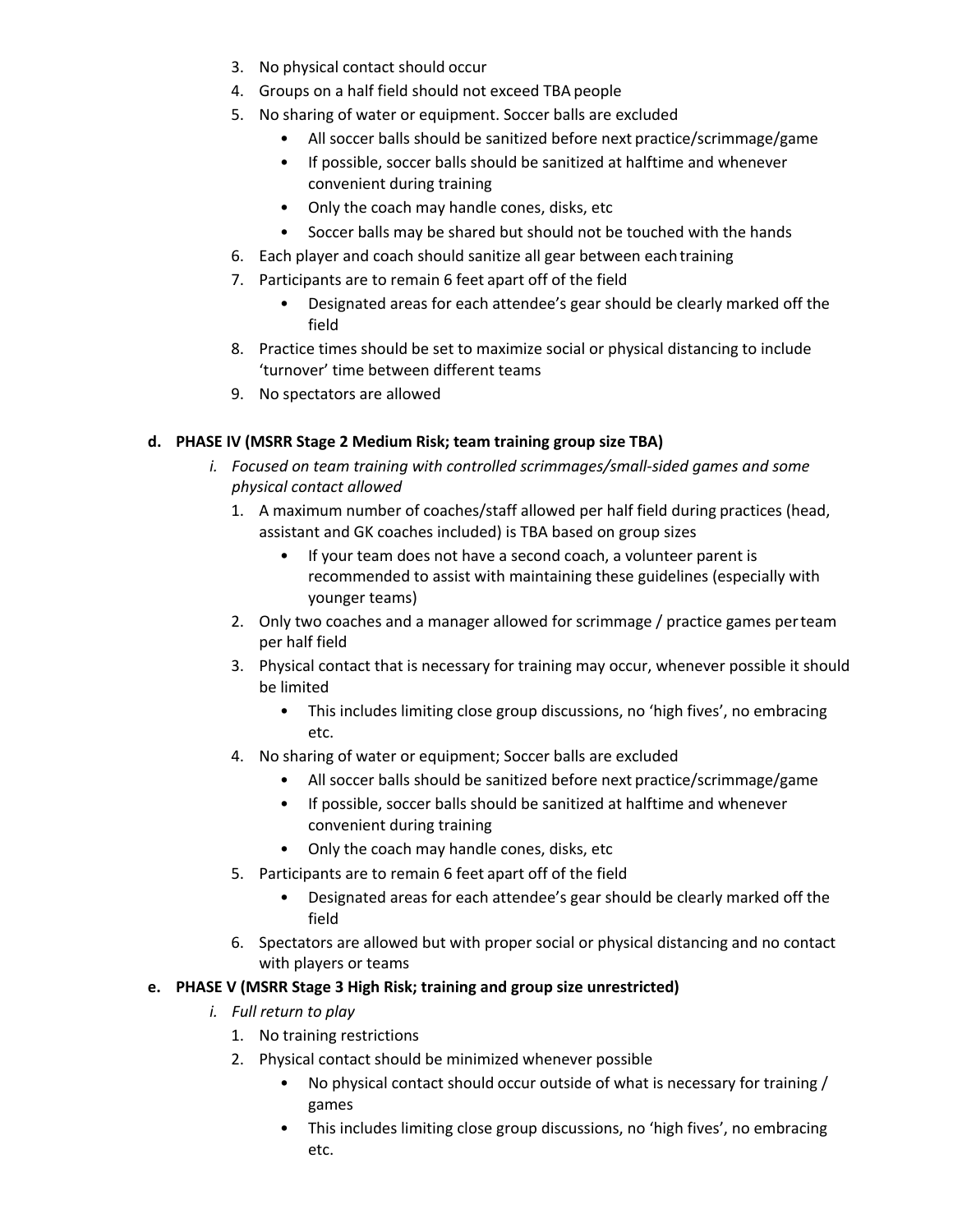- 3. Participants are to remain 6 feet apart off of the field
	- Designated areas for each attendee's gear should be clearly marked off the field
- 4. No sharing of water or equipment; Soccer balls are excluded
	- All soccer balls should be sanitized before next practice/scrimmage/game
	- If possible, soccer balls should be sanitized at halftime and whenever convenient during training
	- Only the coach may handle cones
- 5. Spectators are allowed but with proper social or physical distancing and no contact with players or teams. At risk individuals should still take precautions

# **Additional Responsibilities**

(This information is provided for guidance only and should not be considered exhaustive)

#### **CLUB RESPONSIBILITIES:**

- Create and distribute protocols to members.
- Contact insurers to ensure all coverages and communicate that information to participants prior to commencement of initial training.
- Have an effective communication plan in place.
- Identify strategies for working with public health officials to notify adult leaders, youth and their families if the organization becomes aware of a participant or adult leader has developed COVID-19 and may have been infectious to others while at a youth activity.
- Maintain participant confidentiality regarding health status.
- Be sensitive and accommodating to parents who may be uncomfortable with returning to play at this time.
- Have an action plan in place, in case of notification of a positive test result.
- Train and educate all staff on protocols and requirements, including state and local regulations, CDC recommendations and other necessary safety information.
- Be prepared to shut down and stop operations.
- Develop plans for temporary closure of indoor facilities and cancellation of outdoor activities or camps for proper disinfection.
- Provide adequate field space for social or physical distancing.
- Provide hand sanitizing stations and waste receptacles at fields for individual participant use.
- Develop a relationship and a dialogue with local health officials.

#### **COACH RESPONSIBILITIES:**

- Ensure the health and safety of the participants.
- Inquire how the athletes are feeling. Send home anyone you believe acts or looks ill.
- Follow all state and local health protocols and guidelines.
- Ensure all athletes have their own individual equipment (ball, water, bag etc.)
- Ensure coach is the only person to handle equipment (e.g. cones, disk etc.); do not enlist parental or attendee assistance.
- All training should be conducted outdoors and compliant with social or physical distancing per state or local health guidelines.
- Always wear a face mask, even when not actively coaching.
- Coaches should maintain social distance requirements from players based on state and local health requirements.
- Have fun, stay positive players and parents are looking to you for leadership.
- The use of scrimmage vest, or pinnies, is not recommended at this time.
- Respect players, parents, and families by accommodating those that may not yet be comfortable with returning